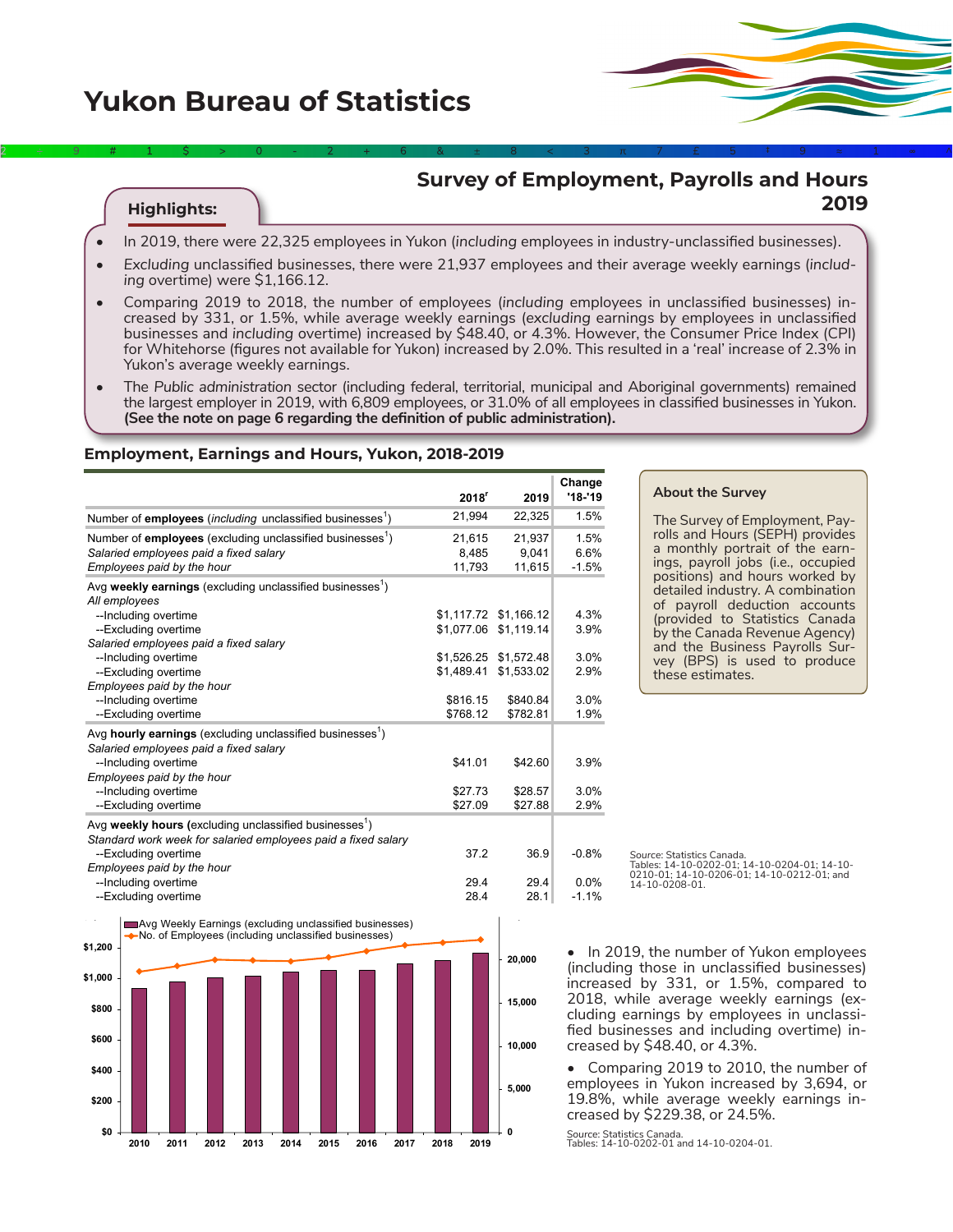#### **Employment by Month, Yukon, 2015 to 2019**



Employment in Yukon varies with the season. It increases through the summer months and decreases in the winter. The variation is manifested vividly in the number of employees in *Services-producing industries*, in which the largest proportion of Yukoners are employed. The number of employees typically remains high in the months of June, July, August and September and low in January.

*Source*: Statistics Canada. Table 14-10-0201-01.



Comparing 2019 to 2018, the number of employees in *Services-producing industries* increased by 204, or 1.1%, while that in *Goods-producing industries* increased by 118, or 5.2%.

Over the last decade (2010-2019), the relative ratio of employment in *Goods-producing industries* to that in *Services-producing industries* varied from a high of 11.4**:**88.6 in 2012 to a low of 8.7**:**91.3 in 2015. As mining activity increased in Yukon from 2010 through 2012, the ratio shifted slightly in favour of *Goods-producing industries*. The ratio shifted back in favour of *Servicesproducing industries* as *Goods-producing industries*' employment started decreasing in 2013 with declining mining activities until 2016 when the ratio bounced back to the 2014 level. In 2017 and 2018, the ratios were slightly above the 2016 level for *Goods-producing* industries and continued to increase to a 10.9:89.1 ratio in 2019.



**Goods-producing industries** include the following industry sectors: *Forestry, logging and support*; *Mining, quarrying, and oil & gas extraction*; *Utilities*; *Construction*; and *Manufacturing*.

**Services-producing industries** include the following industry sectors: Trade *(Wholesale trade* and *Retail trade)*; *Transportation and warehousing*; *Information and cultural industries*; *Finance and insurance*; *Real estate and rental and leasing*; *Professional, scientific and technical services*; *Management of companies and enterprises*; *Administrative and support services, waste management and remediation services*; *Educational services*; *Health care and social assistance*; *Arts, entertainment*  Industrial aggregate covers all industrial sectors except those primarily involved in agriculture, fishing and trapping, **private household services, religious organizations and the military personnel of the defence services.**

#### **Average Weekly Earnings, Canada and Yukon, 2010 to 2019**

Comparing 2019 to 2018, average earnings of Yukon employees (excluding employees working for unclassified businesses and including overtime) increased 4.3%, while the Consumer Price Index (CPI) for Whitehorse (figures not available for Yukon) increased 2.0%. This resulted in a 'real' increase of 2.3% in Yukon's earnings. Meanwhile, Canada's average earnings increased by 2.7% and the national CPI rose by 1.9%, resulting in a 'real' increase of 0.8%.

Comparing 2019 to 2010, Yukon's earnings increased by \$229.38, or 24.5%, while the Whitehorse CPI increased 16.1%, resulting in a 'real' increase of 8.4%. During the same time period, Canada's earnings increased by \$176.06, or 20.7%, while the national CPI rose 16.7%, resulting in a 'real' increase of 4.0%.

*Source*: Statistics Canada. Tables: 14-10-0204-01 and 18-10-0005-01.

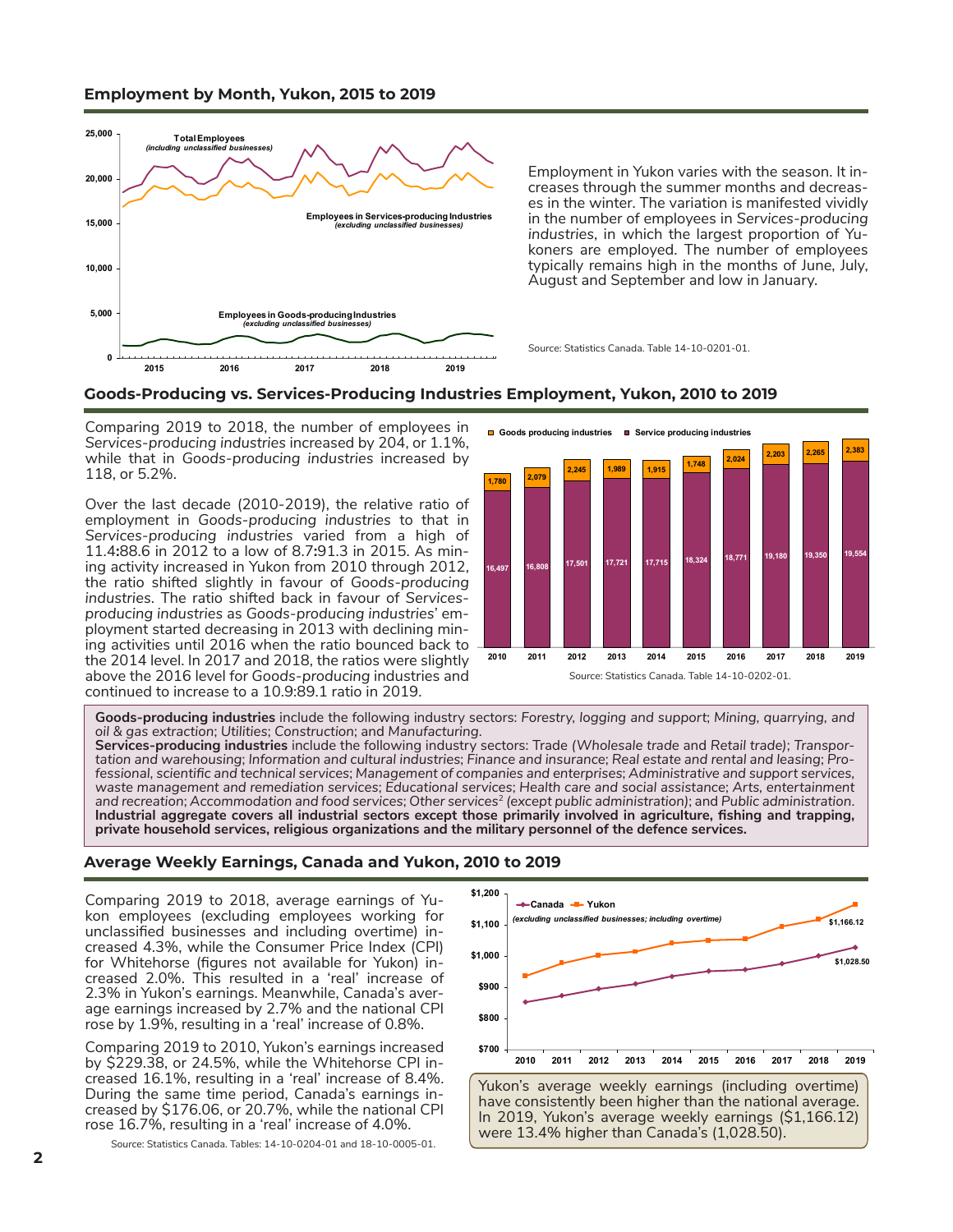#### **Employment by Industry Sector, Yukon, 2018 and 2019**



The *Public administration* sector (includes federal, territorial, municipal and Aboriginal governments) remained the territory's largest employer in 2019, representing 31.0% of the total employees in Yukon. The distribution of the total number of employees by industry sector did not change significantly from 2018 to 2019.

#### **Average Weekly Earnings (including overtime) by Selected Industry Sector and Subsector, Yukon, 2019**



Note: Industry sectors, subsectors and industry groups displayed in this graph are the only ones that have average earnings data available for 2019 in Yukon. *Source*: Statistics Canada. Table 14-10-0204-01.

In 2019, from all available detail data by industry, average weekly earnings of employees in the *Public administration* sector remained the highest in the territory at \$1,437.95. Employees in the subsectors of *Federal government public administration* and *Territorial public administration* had average weekly earnings of \$1,804.28 and \$1,645.31, respectively.

Average weekly earnings of the *Public administration* sector (\$1,437.95) were \$271.83 (or 23.3%) higher than the 2019 industrial aggregate (excluding unclassified businesses) for Yukon at \$1,166.12.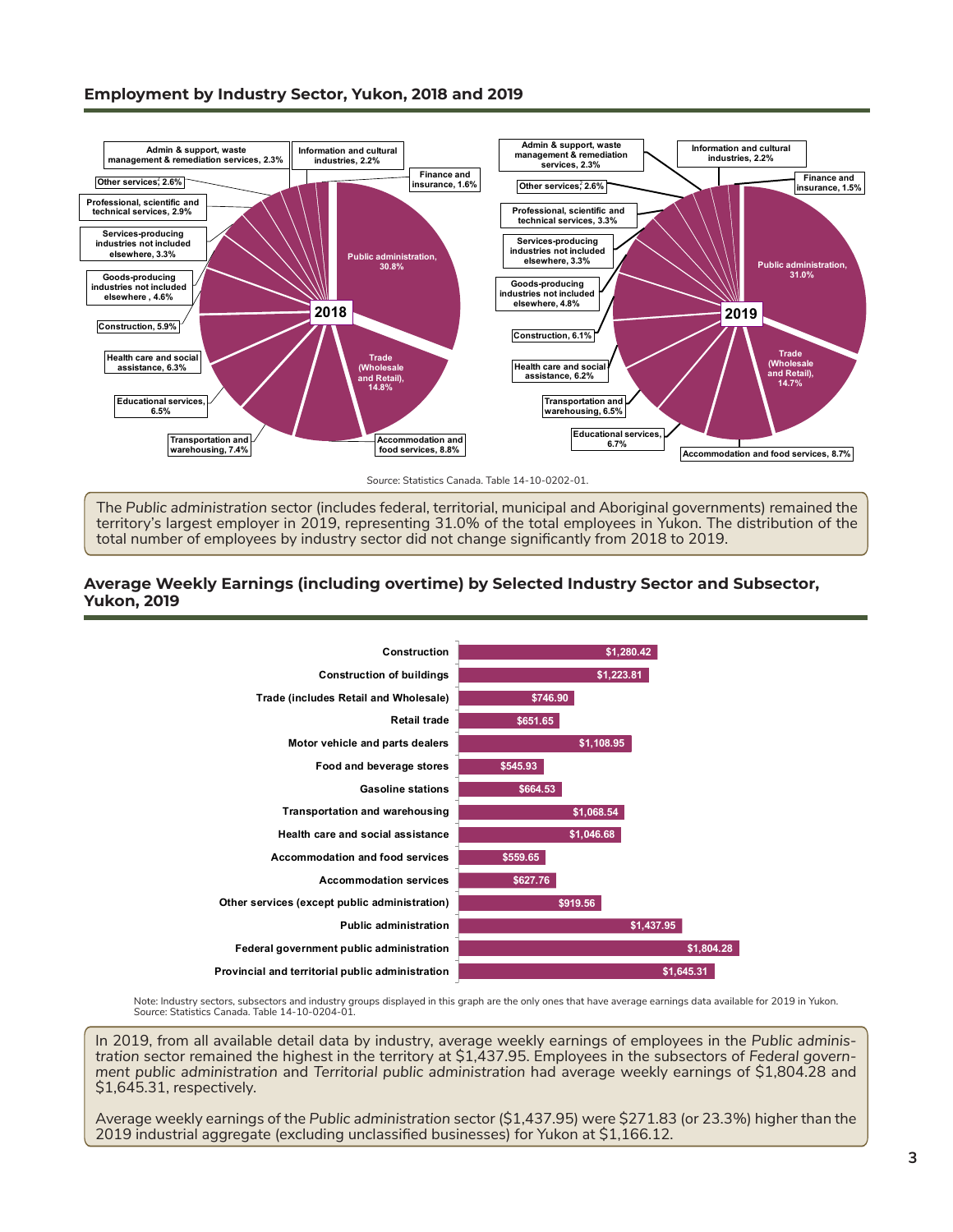#### **Employment and Average Weekly Earnings (including overtime) by Industry, Yukon, 2018 to 2019**

| change '18 to '19<br>change '18 to '19<br>%<br>2018 <sup>r</sup><br>%<br>$2018^r$<br>2019<br>2019<br>no.<br>s<br>21,994<br>22,325<br>1.5%<br>Industrial Aggregate including unclassified businesses <sup>1</sup><br>331<br>$\ddotsc$<br>$\ddotsc$<br><br>21,937<br>322<br>1.5%<br>4.3%<br>21,615<br>\$1,117.72 \$1,166.12<br>\$48.40<br>Industrial aggregate excluding unclassified businesses <sup>1</sup><br>5.2%<br>\$129.54<br>9.6%<br>2,265<br>2,383<br>118<br>\$1,346.22 \$1,475.76<br>Goods-producing industries<br>\$42.51<br>3.4%<br>Construction<br>1,270<br>1,333<br>63<br>5.0%<br>\$1,237.91 \$1,280.42<br>1.9%<br>428<br>470<br>42<br>9.8%<br>\$1,201.07 \$1,223.81<br>\$22.74<br>Construction of buildings<br>234<br>5.9%<br>Residential building construction<br>221<br>13<br>\$1,100.21<br>F<br>$\ddot{\phantom{a}}$<br>$\ddotsc$<br>Specialty trade contractors<br>x<br>X<br>x<br>x<br>x<br>x<br>$\cdots$<br>$\cdots$<br>349<br>Building equipment contractors<br>340<br>-9<br>$-2.6%$<br>$\cdots$<br>$\cdots$<br>3.4%<br>\$1,090.97 \$1,128.39<br>19,350<br>19,554<br>204<br>1.1%<br>\$37.42<br>Services-producing industries<br>2.8%<br>Trade<br>3,203<br>3,221<br>18<br>0.6%<br>\$726.40<br>\$746.90<br>\$20.50<br>374<br>377<br>F<br>F<br>Wholesale trade<br>3<br>0.8%<br>6<br>F<br>F<br>121<br>5.2%<br>Petroleum and petroleum products merchant wholesalers<br>115<br>2.829<br>2,844<br>0.5%<br>\$628.73<br>\$651.65<br>\$22.92<br>3.6%<br>Retail trade<br>15<br>298<br>286<br>$-12$<br>$-4.0%$<br>Motor vehicle and parts dealers<br>F \$1,108.95<br>31<br>2.8%<br>6.7%<br>Food and beverage stores<br>1,120<br>1,151<br>\$511.57<br>\$545.93<br>\$34.36<br>1,022<br>1,034<br>1.2%<br>\$450.20<br>Grocery stores<br>12<br>F<br>$\ddotsc$<br>$\ddotsc$<br>249<br>-17<br>$-6.4%$<br>F<br>\$664.53<br>Gasoline stations<br>266<br>$\ddot{\phantom{a}}$<br>$\ddot{\phantom{a}}$<br>F<br>81<br>79<br>$-2$<br>$-2.5%$<br>F<br>Clothing and clothing accessories stores<br>$\ddot{\phantom{a}}$<br>$\ddotsc$<br>166<br>186<br>20<br>12.0%<br>Miscellaneous store retailers<br>$\cdots$<br>$\cdots$<br>\$1,009.67 \$1,068.54<br>5.8%<br>1,591<br>1,416<br>$-175$<br>$-11.0%$<br>\$58.87<br>Transportation and warehousing<br>493<br>F<br>481<br>12<br>2.5%<br>F<br>Information and cultural industries<br>$\ddotsc$<br>$\ddotsc$<br>332<br>F<br>351<br>$-19$<br>$-5.4%$<br>\$1,222.03<br><b>Finance and insurance</b><br>$\ddot{\phantom{a}}$<br>$\ddotsc$<br>627<br>717<br>90<br>14.4%<br>Professional, scientific and technical services<br>$\ddot{\phantom{a}}$<br>$\ddot{\phantom{a}}$<br>$\cdots$<br>$\cdots$<br>275<br>Architectural, engineering and related services<br>X<br>х<br>$\ddot{\phantom{a}}$<br>$\ddot{\phantom{a}}$<br>$\cdots$<br>$\cdots$<br>F<br>487<br>504<br>3.5%<br>17<br>\$688.80<br>Administrative and support, waste management and<br>$\ddot{\phantom{a}}$<br>F<br>1,409<br>F<br>1,480<br>71<br>5.0%<br><b>Educational services</b><br>$\ddot{\phantom{a}}$<br>$\ddot{\phantom{a}}$<br>F<br>1,344<br><b>Education special</b><br>X<br>х<br>X<br>$\cdots$<br>$\ddot{\phantom{a}}$<br>$\ddotsc$<br>1,364<br>\$1,038.02 \$1,046.68<br>0.8%<br>1,368<br>4<br>0.3%<br>\$8.66<br>Health care and social assistance<br>Ambulatory health care services<br>$\sim$<br>$\ddotsc$<br>$\mathbb{Z}^2$<br>$\cdots$<br>$\ddotsc$<br>$\ddot{\phantom{a}}$<br>$\ddotsc$<br>F<br>F<br>$-3$<br>Offices of physicians<br>94<br>91<br>$-3.2%$<br>$\sim$<br>$\ddot{\phantom{a}}$<br>Arts, entertainment and recreation<br>$\ldots$<br>$\cdots$<br>$\ddotsc$<br>$\ddotsc$<br>$\cdots$<br>$\cdots$<br>$\ddotsc$<br>$\ddotsc$<br>F<br>F<br>Amusement, gambling and recreation industries<br>169<br>159<br>-10<br>$-5.9%$<br>$\ddot{\phantom{a}}$<br>6.1%<br>\$527.44<br>\$559.65<br>\$32.21<br>Accommodation and food services<br>1,906<br>1,912<br>6<br>0.3%<br>872<br>F<br>885<br>$-13$<br>$-1.5%$<br>\$627.76<br>Accommodation services<br>$\ddotsc$<br>$\ddotsc$<br>F<br>F<br>1,020<br>1,040<br>20<br>2.0%<br>Food services and drinking places<br>ä.<br>$\ddotsc$<br>F<br>F<br>Full-service restaurants and limited-service eating places<br>897<br>953<br>6.2%<br>56<br>$\ddotsc$<br>$\ddotsc$<br>Other services (except public administration) <sup>2</sup><br>562<br>574<br>F<br>$12 \overline{ }$<br>2.1%<br>\$919.56<br>$\ddot{\phantom{a}}$<br>$\ddot{\phantom{a}}$<br>Repair and maintenance<br>137<br>F<br>X<br>x<br>x<br>$\ddot{\phantom{a}}$<br>$\ddotsc$<br>$\cdots$<br>F<br>Personal and laundry services<br>90<br>x<br>x<br>x<br>$\ddotsc$<br>$\cdots$<br>$\ddotsc$<br>F<br>Religious, grant-making, civic, and professional<br>346<br>x<br>x<br>x<br>$\ddot{\phantom{a}}$<br>$\ddotsc$<br>.<br>F<br>Social advocacy organizations<br>94<br>$\pmb{\times}$<br>x<br>x<br>$\cdots$<br>$\cdots$<br>$\mathbf{r}$ .<br>F<br>F<br>Civic and social organizations<br>169<br>164<br>-5<br>$-3.0%$<br>$\ddotsc$<br>$\ddot{\phantom{a}}$<br>6.809<br>2.3%<br>1.7%<br>6.658<br>151<br>\$1,413.70 \$1,437.95<br>\$24.25<br><b>Public administration</b><br>1.6%<br>Federal government public administration<br>499<br>490<br>-9<br>$-1.8%$<br>\$1,776.21 \$1,804.28<br>\$28.07<br>1.7%<br>2.8%<br>Provincial and territorial public administration<br>4,052<br>4,120<br>68<br>\$1,600.14 \$1,645.31<br>\$45.17<br>F<br>F<br>Aboriginal public administration<br>1,540<br>1,639<br>99<br>6.4%<br>$\ddot{\phantom{a}}$<br>Unclassified businesses <sup>1</sup><br>389<br>379<br>10<br>2.6%<br><br><br> | <b>Number of Employees</b> |  |  |  | <b>Avg Weekly Earnings</b> |  |  |  |
|--------------------------------------------------------------------------------------------------------------------------------------------------------------------------------------------------------------------------------------------------------------------------------------------------------------------------------------------------------------------------------------------------------------------------------------------------------------------------------------------------------------------------------------------------------------------------------------------------------------------------------------------------------------------------------------------------------------------------------------------------------------------------------------------------------------------------------------------------------------------------------------------------------------------------------------------------------------------------------------------------------------------------------------------------------------------------------------------------------------------------------------------------------------------------------------------------------------------------------------------------------------------------------------------------------------------------------------------------------------------------------------------------------------------------------------------------------------------------------------------------------------------------------------------------------------------------------------------------------------------------------------------------------------------------------------------------------------------------------------------------------------------------------------------------------------------------------------------------------------------------------------------------------------------------------------------------------------------------------------------------------------------------------------------------------------------------------------------------------------------------------------------------------------------------------------------------------------------------------------------------------------------------------------------------------------------------------------------------------------------------------------------------------------------------------------------------------------------------------------------------------------------------------------------------------------------------------------------------------------------------------------------------------------------------------------------------------------------------------------------------------------------------------------------------------------------------------------------------------------------------------------------------------------------------------------------------------------------------------------------------------------------------------------------------------------------------------------------------------------------------------------------------------------------------------------------------------------------------------------------------------------------------------------------------------------------------------------------------------------------------------------------------------------------------------------------------------------------------------------------------------------------------------------------------------------------------------------------------------------------------------------------------------------------------------------------------------------------------------------------------------------------------------------------------------------------------------------------------------------------------------------------------------------------------------------------------------------------------------------------------------------------------------------------------------------------------------------------------------------------------------------------------------------------------------------------------------------------------------------------------------------------------------------------------------------------------------------------------------------------------------------------------------------------------------------------------------------------------------------------------------------------------------------------------------------------------------------------------------------------------------------------------------------------------------------------------------------------------------------------------------------------------------------------------------------------------------------------------------------------------------------------------------------------------------------------------------------------------------------------------------------------------------------------------------------------------------------------------------------------------------------------------------------------------------------------------------------------------------------------------------------------------------------------------------------------------------------------------------------------------------------------------------------------------------------------------------------------------------------------------------------------------------|----------------------------|--|--|--|----------------------------|--|--|--|
|                                                                                                                                                                                                                                                                                                                                                                                                                                                                                                                                                                                                                                                                                                                                                                                                                                                                                                                                                                                                                                                                                                                                                                                                                                                                                                                                                                                                                                                                                                                                                                                                                                                                                                                                                                                                                                                                                                                                                                                                                                                                                                                                                                                                                                                                                                                                                                                                                                                                                                                                                                                                                                                                                                                                                                                                                                                                                                                                                                                                                                                                                                                                                                                                                                                                                                                                                                                                                                                                                                                                                                                                                                                                                                                                                                                                                                                                                                                                                                                                                                                                                                                                                                                                                                                                                                                                                                                                                                                                                                                                                                                                                                                                                                                                                                                                                                                                                                                                                                                                                                                                                                                                                                                                                                                                                                                                                                                                                                                                                                                                |                            |  |  |  |                            |  |  |  |
|                                                                                                                                                                                                                                                                                                                                                                                                                                                                                                                                                                                                                                                                                                                                                                                                                                                                                                                                                                                                                                                                                                                                                                                                                                                                                                                                                                                                                                                                                                                                                                                                                                                                                                                                                                                                                                                                                                                                                                                                                                                                                                                                                                                                                                                                                                                                                                                                                                                                                                                                                                                                                                                                                                                                                                                                                                                                                                                                                                                                                                                                                                                                                                                                                                                                                                                                                                                                                                                                                                                                                                                                                                                                                                                                                                                                                                                                                                                                                                                                                                                                                                                                                                                                                                                                                                                                                                                                                                                                                                                                                                                                                                                                                                                                                                                                                                                                                                                                                                                                                                                                                                                                                                                                                                                                                                                                                                                                                                                                                                                                |                            |  |  |  |                            |  |  |  |
|                                                                                                                                                                                                                                                                                                                                                                                                                                                                                                                                                                                                                                                                                                                                                                                                                                                                                                                                                                                                                                                                                                                                                                                                                                                                                                                                                                                                                                                                                                                                                                                                                                                                                                                                                                                                                                                                                                                                                                                                                                                                                                                                                                                                                                                                                                                                                                                                                                                                                                                                                                                                                                                                                                                                                                                                                                                                                                                                                                                                                                                                                                                                                                                                                                                                                                                                                                                                                                                                                                                                                                                                                                                                                                                                                                                                                                                                                                                                                                                                                                                                                                                                                                                                                                                                                                                                                                                                                                                                                                                                                                                                                                                                                                                                                                                                                                                                                                                                                                                                                                                                                                                                                                                                                                                                                                                                                                                                                                                                                                                                |                            |  |  |  |                            |  |  |  |
|                                                                                                                                                                                                                                                                                                                                                                                                                                                                                                                                                                                                                                                                                                                                                                                                                                                                                                                                                                                                                                                                                                                                                                                                                                                                                                                                                                                                                                                                                                                                                                                                                                                                                                                                                                                                                                                                                                                                                                                                                                                                                                                                                                                                                                                                                                                                                                                                                                                                                                                                                                                                                                                                                                                                                                                                                                                                                                                                                                                                                                                                                                                                                                                                                                                                                                                                                                                                                                                                                                                                                                                                                                                                                                                                                                                                                                                                                                                                                                                                                                                                                                                                                                                                                                                                                                                                                                                                                                                                                                                                                                                                                                                                                                                                                                                                                                                                                                                                                                                                                                                                                                                                                                                                                                                                                                                                                                                                                                                                                                                                |                            |  |  |  |                            |  |  |  |
|                                                                                                                                                                                                                                                                                                                                                                                                                                                                                                                                                                                                                                                                                                                                                                                                                                                                                                                                                                                                                                                                                                                                                                                                                                                                                                                                                                                                                                                                                                                                                                                                                                                                                                                                                                                                                                                                                                                                                                                                                                                                                                                                                                                                                                                                                                                                                                                                                                                                                                                                                                                                                                                                                                                                                                                                                                                                                                                                                                                                                                                                                                                                                                                                                                                                                                                                                                                                                                                                                                                                                                                                                                                                                                                                                                                                                                                                                                                                                                                                                                                                                                                                                                                                                                                                                                                                                                                                                                                                                                                                                                                                                                                                                                                                                                                                                                                                                                                                                                                                                                                                                                                                                                                                                                                                                                                                                                                                                                                                                                                                |                            |  |  |  |                            |  |  |  |
|                                                                                                                                                                                                                                                                                                                                                                                                                                                                                                                                                                                                                                                                                                                                                                                                                                                                                                                                                                                                                                                                                                                                                                                                                                                                                                                                                                                                                                                                                                                                                                                                                                                                                                                                                                                                                                                                                                                                                                                                                                                                                                                                                                                                                                                                                                                                                                                                                                                                                                                                                                                                                                                                                                                                                                                                                                                                                                                                                                                                                                                                                                                                                                                                                                                                                                                                                                                                                                                                                                                                                                                                                                                                                                                                                                                                                                                                                                                                                                                                                                                                                                                                                                                                                                                                                                                                                                                                                                                                                                                                                                                                                                                                                                                                                                                                                                                                                                                                                                                                                                                                                                                                                                                                                                                                                                                                                                                                                                                                                                                                |                            |  |  |  |                            |  |  |  |
|                                                                                                                                                                                                                                                                                                                                                                                                                                                                                                                                                                                                                                                                                                                                                                                                                                                                                                                                                                                                                                                                                                                                                                                                                                                                                                                                                                                                                                                                                                                                                                                                                                                                                                                                                                                                                                                                                                                                                                                                                                                                                                                                                                                                                                                                                                                                                                                                                                                                                                                                                                                                                                                                                                                                                                                                                                                                                                                                                                                                                                                                                                                                                                                                                                                                                                                                                                                                                                                                                                                                                                                                                                                                                                                                                                                                                                                                                                                                                                                                                                                                                                                                                                                                                                                                                                                                                                                                                                                                                                                                                                                                                                                                                                                                                                                                                                                                                                                                                                                                                                                                                                                                                                                                                                                                                                                                                                                                                                                                                                                                |                            |  |  |  |                            |  |  |  |
|                                                                                                                                                                                                                                                                                                                                                                                                                                                                                                                                                                                                                                                                                                                                                                                                                                                                                                                                                                                                                                                                                                                                                                                                                                                                                                                                                                                                                                                                                                                                                                                                                                                                                                                                                                                                                                                                                                                                                                                                                                                                                                                                                                                                                                                                                                                                                                                                                                                                                                                                                                                                                                                                                                                                                                                                                                                                                                                                                                                                                                                                                                                                                                                                                                                                                                                                                                                                                                                                                                                                                                                                                                                                                                                                                                                                                                                                                                                                                                                                                                                                                                                                                                                                                                                                                                                                                                                                                                                                                                                                                                                                                                                                                                                                                                                                                                                                                                                                                                                                                                                                                                                                                                                                                                                                                                                                                                                                                                                                                                                                |                            |  |  |  |                            |  |  |  |
|                                                                                                                                                                                                                                                                                                                                                                                                                                                                                                                                                                                                                                                                                                                                                                                                                                                                                                                                                                                                                                                                                                                                                                                                                                                                                                                                                                                                                                                                                                                                                                                                                                                                                                                                                                                                                                                                                                                                                                                                                                                                                                                                                                                                                                                                                                                                                                                                                                                                                                                                                                                                                                                                                                                                                                                                                                                                                                                                                                                                                                                                                                                                                                                                                                                                                                                                                                                                                                                                                                                                                                                                                                                                                                                                                                                                                                                                                                                                                                                                                                                                                                                                                                                                                                                                                                                                                                                                                                                                                                                                                                                                                                                                                                                                                                                                                                                                                                                                                                                                                                                                                                                                                                                                                                                                                                                                                                                                                                                                                                                                |                            |  |  |  |                            |  |  |  |
|                                                                                                                                                                                                                                                                                                                                                                                                                                                                                                                                                                                                                                                                                                                                                                                                                                                                                                                                                                                                                                                                                                                                                                                                                                                                                                                                                                                                                                                                                                                                                                                                                                                                                                                                                                                                                                                                                                                                                                                                                                                                                                                                                                                                                                                                                                                                                                                                                                                                                                                                                                                                                                                                                                                                                                                                                                                                                                                                                                                                                                                                                                                                                                                                                                                                                                                                                                                                                                                                                                                                                                                                                                                                                                                                                                                                                                                                                                                                                                                                                                                                                                                                                                                                                                                                                                                                                                                                                                                                                                                                                                                                                                                                                                                                                                                                                                                                                                                                                                                                                                                                                                                                                                                                                                                                                                                                                                                                                                                                                                                                |                            |  |  |  |                            |  |  |  |
|                                                                                                                                                                                                                                                                                                                                                                                                                                                                                                                                                                                                                                                                                                                                                                                                                                                                                                                                                                                                                                                                                                                                                                                                                                                                                                                                                                                                                                                                                                                                                                                                                                                                                                                                                                                                                                                                                                                                                                                                                                                                                                                                                                                                                                                                                                                                                                                                                                                                                                                                                                                                                                                                                                                                                                                                                                                                                                                                                                                                                                                                                                                                                                                                                                                                                                                                                                                                                                                                                                                                                                                                                                                                                                                                                                                                                                                                                                                                                                                                                                                                                                                                                                                                                                                                                                                                                                                                                                                                                                                                                                                                                                                                                                                                                                                                                                                                                                                                                                                                                                                                                                                                                                                                                                                                                                                                                                                                                                                                                                                                |                            |  |  |  |                            |  |  |  |
|                                                                                                                                                                                                                                                                                                                                                                                                                                                                                                                                                                                                                                                                                                                                                                                                                                                                                                                                                                                                                                                                                                                                                                                                                                                                                                                                                                                                                                                                                                                                                                                                                                                                                                                                                                                                                                                                                                                                                                                                                                                                                                                                                                                                                                                                                                                                                                                                                                                                                                                                                                                                                                                                                                                                                                                                                                                                                                                                                                                                                                                                                                                                                                                                                                                                                                                                                                                                                                                                                                                                                                                                                                                                                                                                                                                                                                                                                                                                                                                                                                                                                                                                                                                                                                                                                                                                                                                                                                                                                                                                                                                                                                                                                                                                                                                                                                                                                                                                                                                                                                                                                                                                                                                                                                                                                                                                                                                                                                                                                                                                |                            |  |  |  |                            |  |  |  |
|                                                                                                                                                                                                                                                                                                                                                                                                                                                                                                                                                                                                                                                                                                                                                                                                                                                                                                                                                                                                                                                                                                                                                                                                                                                                                                                                                                                                                                                                                                                                                                                                                                                                                                                                                                                                                                                                                                                                                                                                                                                                                                                                                                                                                                                                                                                                                                                                                                                                                                                                                                                                                                                                                                                                                                                                                                                                                                                                                                                                                                                                                                                                                                                                                                                                                                                                                                                                                                                                                                                                                                                                                                                                                                                                                                                                                                                                                                                                                                                                                                                                                                                                                                                                                                                                                                                                                                                                                                                                                                                                                                                                                                                                                                                                                                                                                                                                                                                                                                                                                                                                                                                                                                                                                                                                                                                                                                                                                                                                                                                                |                            |  |  |  |                            |  |  |  |
|                                                                                                                                                                                                                                                                                                                                                                                                                                                                                                                                                                                                                                                                                                                                                                                                                                                                                                                                                                                                                                                                                                                                                                                                                                                                                                                                                                                                                                                                                                                                                                                                                                                                                                                                                                                                                                                                                                                                                                                                                                                                                                                                                                                                                                                                                                                                                                                                                                                                                                                                                                                                                                                                                                                                                                                                                                                                                                                                                                                                                                                                                                                                                                                                                                                                                                                                                                                                                                                                                                                                                                                                                                                                                                                                                                                                                                                                                                                                                                                                                                                                                                                                                                                                                                                                                                                                                                                                                                                                                                                                                                                                                                                                                                                                                                                                                                                                                                                                                                                                                                                                                                                                                                                                                                                                                                                                                                                                                                                                                                                                |                            |  |  |  |                            |  |  |  |
|                                                                                                                                                                                                                                                                                                                                                                                                                                                                                                                                                                                                                                                                                                                                                                                                                                                                                                                                                                                                                                                                                                                                                                                                                                                                                                                                                                                                                                                                                                                                                                                                                                                                                                                                                                                                                                                                                                                                                                                                                                                                                                                                                                                                                                                                                                                                                                                                                                                                                                                                                                                                                                                                                                                                                                                                                                                                                                                                                                                                                                                                                                                                                                                                                                                                                                                                                                                                                                                                                                                                                                                                                                                                                                                                                                                                                                                                                                                                                                                                                                                                                                                                                                                                                                                                                                                                                                                                                                                                                                                                                                                                                                                                                                                                                                                                                                                                                                                                                                                                                                                                                                                                                                                                                                                                                                                                                                                                                                                                                                                                |                            |  |  |  |                            |  |  |  |
|                                                                                                                                                                                                                                                                                                                                                                                                                                                                                                                                                                                                                                                                                                                                                                                                                                                                                                                                                                                                                                                                                                                                                                                                                                                                                                                                                                                                                                                                                                                                                                                                                                                                                                                                                                                                                                                                                                                                                                                                                                                                                                                                                                                                                                                                                                                                                                                                                                                                                                                                                                                                                                                                                                                                                                                                                                                                                                                                                                                                                                                                                                                                                                                                                                                                                                                                                                                                                                                                                                                                                                                                                                                                                                                                                                                                                                                                                                                                                                                                                                                                                                                                                                                                                                                                                                                                                                                                                                                                                                                                                                                                                                                                                                                                                                                                                                                                                                                                                                                                                                                                                                                                                                                                                                                                                                                                                                                                                                                                                                                                |                            |  |  |  |                            |  |  |  |
|                                                                                                                                                                                                                                                                                                                                                                                                                                                                                                                                                                                                                                                                                                                                                                                                                                                                                                                                                                                                                                                                                                                                                                                                                                                                                                                                                                                                                                                                                                                                                                                                                                                                                                                                                                                                                                                                                                                                                                                                                                                                                                                                                                                                                                                                                                                                                                                                                                                                                                                                                                                                                                                                                                                                                                                                                                                                                                                                                                                                                                                                                                                                                                                                                                                                                                                                                                                                                                                                                                                                                                                                                                                                                                                                                                                                                                                                                                                                                                                                                                                                                                                                                                                                                                                                                                                                                                                                                                                                                                                                                                                                                                                                                                                                                                                                                                                                                                                                                                                                                                                                                                                                                                                                                                                                                                                                                                                                                                                                                                                                |                            |  |  |  |                            |  |  |  |
|                                                                                                                                                                                                                                                                                                                                                                                                                                                                                                                                                                                                                                                                                                                                                                                                                                                                                                                                                                                                                                                                                                                                                                                                                                                                                                                                                                                                                                                                                                                                                                                                                                                                                                                                                                                                                                                                                                                                                                                                                                                                                                                                                                                                                                                                                                                                                                                                                                                                                                                                                                                                                                                                                                                                                                                                                                                                                                                                                                                                                                                                                                                                                                                                                                                                                                                                                                                                                                                                                                                                                                                                                                                                                                                                                                                                                                                                                                                                                                                                                                                                                                                                                                                                                                                                                                                                                                                                                                                                                                                                                                                                                                                                                                                                                                                                                                                                                                                                                                                                                                                                                                                                                                                                                                                                                                                                                                                                                                                                                                                                |                            |  |  |  |                            |  |  |  |
|                                                                                                                                                                                                                                                                                                                                                                                                                                                                                                                                                                                                                                                                                                                                                                                                                                                                                                                                                                                                                                                                                                                                                                                                                                                                                                                                                                                                                                                                                                                                                                                                                                                                                                                                                                                                                                                                                                                                                                                                                                                                                                                                                                                                                                                                                                                                                                                                                                                                                                                                                                                                                                                                                                                                                                                                                                                                                                                                                                                                                                                                                                                                                                                                                                                                                                                                                                                                                                                                                                                                                                                                                                                                                                                                                                                                                                                                                                                                                                                                                                                                                                                                                                                                                                                                                                                                                                                                                                                                                                                                                                                                                                                                                                                                                                                                                                                                                                                                                                                                                                                                                                                                                                                                                                                                                                                                                                                                                                                                                                                                |                            |  |  |  |                            |  |  |  |
|                                                                                                                                                                                                                                                                                                                                                                                                                                                                                                                                                                                                                                                                                                                                                                                                                                                                                                                                                                                                                                                                                                                                                                                                                                                                                                                                                                                                                                                                                                                                                                                                                                                                                                                                                                                                                                                                                                                                                                                                                                                                                                                                                                                                                                                                                                                                                                                                                                                                                                                                                                                                                                                                                                                                                                                                                                                                                                                                                                                                                                                                                                                                                                                                                                                                                                                                                                                                                                                                                                                                                                                                                                                                                                                                                                                                                                                                                                                                                                                                                                                                                                                                                                                                                                                                                                                                                                                                                                                                                                                                                                                                                                                                                                                                                                                                                                                                                                                                                                                                                                                                                                                                                                                                                                                                                                                                                                                                                                                                                                                                |                            |  |  |  |                            |  |  |  |
|                                                                                                                                                                                                                                                                                                                                                                                                                                                                                                                                                                                                                                                                                                                                                                                                                                                                                                                                                                                                                                                                                                                                                                                                                                                                                                                                                                                                                                                                                                                                                                                                                                                                                                                                                                                                                                                                                                                                                                                                                                                                                                                                                                                                                                                                                                                                                                                                                                                                                                                                                                                                                                                                                                                                                                                                                                                                                                                                                                                                                                                                                                                                                                                                                                                                                                                                                                                                                                                                                                                                                                                                                                                                                                                                                                                                                                                                                                                                                                                                                                                                                                                                                                                                                                                                                                                                                                                                                                                                                                                                                                                                                                                                                                                                                                                                                                                                                                                                                                                                                                                                                                                                                                                                                                                                                                                                                                                                                                                                                                                                |                            |  |  |  |                            |  |  |  |
|                                                                                                                                                                                                                                                                                                                                                                                                                                                                                                                                                                                                                                                                                                                                                                                                                                                                                                                                                                                                                                                                                                                                                                                                                                                                                                                                                                                                                                                                                                                                                                                                                                                                                                                                                                                                                                                                                                                                                                                                                                                                                                                                                                                                                                                                                                                                                                                                                                                                                                                                                                                                                                                                                                                                                                                                                                                                                                                                                                                                                                                                                                                                                                                                                                                                                                                                                                                                                                                                                                                                                                                                                                                                                                                                                                                                                                                                                                                                                                                                                                                                                                                                                                                                                                                                                                                                                                                                                                                                                                                                                                                                                                                                                                                                                                                                                                                                                                                                                                                                                                                                                                                                                                                                                                                                                                                                                                                                                                                                                                                                |                            |  |  |  |                            |  |  |  |
|                                                                                                                                                                                                                                                                                                                                                                                                                                                                                                                                                                                                                                                                                                                                                                                                                                                                                                                                                                                                                                                                                                                                                                                                                                                                                                                                                                                                                                                                                                                                                                                                                                                                                                                                                                                                                                                                                                                                                                                                                                                                                                                                                                                                                                                                                                                                                                                                                                                                                                                                                                                                                                                                                                                                                                                                                                                                                                                                                                                                                                                                                                                                                                                                                                                                                                                                                                                                                                                                                                                                                                                                                                                                                                                                                                                                                                                                                                                                                                                                                                                                                                                                                                                                                                                                                                                                                                                                                                                                                                                                                                                                                                                                                                                                                                                                                                                                                                                                                                                                                                                                                                                                                                                                                                                                                                                                                                                                                                                                                                                                |                            |  |  |  |                            |  |  |  |
|                                                                                                                                                                                                                                                                                                                                                                                                                                                                                                                                                                                                                                                                                                                                                                                                                                                                                                                                                                                                                                                                                                                                                                                                                                                                                                                                                                                                                                                                                                                                                                                                                                                                                                                                                                                                                                                                                                                                                                                                                                                                                                                                                                                                                                                                                                                                                                                                                                                                                                                                                                                                                                                                                                                                                                                                                                                                                                                                                                                                                                                                                                                                                                                                                                                                                                                                                                                                                                                                                                                                                                                                                                                                                                                                                                                                                                                                                                                                                                                                                                                                                                                                                                                                                                                                                                                                                                                                                                                                                                                                                                                                                                                                                                                                                                                                                                                                                                                                                                                                                                                                                                                                                                                                                                                                                                                                                                                                                                                                                                                                |                            |  |  |  |                            |  |  |  |
|                                                                                                                                                                                                                                                                                                                                                                                                                                                                                                                                                                                                                                                                                                                                                                                                                                                                                                                                                                                                                                                                                                                                                                                                                                                                                                                                                                                                                                                                                                                                                                                                                                                                                                                                                                                                                                                                                                                                                                                                                                                                                                                                                                                                                                                                                                                                                                                                                                                                                                                                                                                                                                                                                                                                                                                                                                                                                                                                                                                                                                                                                                                                                                                                                                                                                                                                                                                                                                                                                                                                                                                                                                                                                                                                                                                                                                                                                                                                                                                                                                                                                                                                                                                                                                                                                                                                                                                                                                                                                                                                                                                                                                                                                                                                                                                                                                                                                                                                                                                                                                                                                                                                                                                                                                                                                                                                                                                                                                                                                                                                |                            |  |  |  |                            |  |  |  |
|                                                                                                                                                                                                                                                                                                                                                                                                                                                                                                                                                                                                                                                                                                                                                                                                                                                                                                                                                                                                                                                                                                                                                                                                                                                                                                                                                                                                                                                                                                                                                                                                                                                                                                                                                                                                                                                                                                                                                                                                                                                                                                                                                                                                                                                                                                                                                                                                                                                                                                                                                                                                                                                                                                                                                                                                                                                                                                                                                                                                                                                                                                                                                                                                                                                                                                                                                                                                                                                                                                                                                                                                                                                                                                                                                                                                                                                                                                                                                                                                                                                                                                                                                                                                                                                                                                                                                                                                                                                                                                                                                                                                                                                                                                                                                                                                                                                                                                                                                                                                                                                                                                                                                                                                                                                                                                                                                                                                                                                                                                                                |                            |  |  |  |                            |  |  |  |
|                                                                                                                                                                                                                                                                                                                                                                                                                                                                                                                                                                                                                                                                                                                                                                                                                                                                                                                                                                                                                                                                                                                                                                                                                                                                                                                                                                                                                                                                                                                                                                                                                                                                                                                                                                                                                                                                                                                                                                                                                                                                                                                                                                                                                                                                                                                                                                                                                                                                                                                                                                                                                                                                                                                                                                                                                                                                                                                                                                                                                                                                                                                                                                                                                                                                                                                                                                                                                                                                                                                                                                                                                                                                                                                                                                                                                                                                                                                                                                                                                                                                                                                                                                                                                                                                                                                                                                                                                                                                                                                                                                                                                                                                                                                                                                                                                                                                                                                                                                                                                                                                                                                                                                                                                                                                                                                                                                                                                                                                                                                                |                            |  |  |  |                            |  |  |  |
|                                                                                                                                                                                                                                                                                                                                                                                                                                                                                                                                                                                                                                                                                                                                                                                                                                                                                                                                                                                                                                                                                                                                                                                                                                                                                                                                                                                                                                                                                                                                                                                                                                                                                                                                                                                                                                                                                                                                                                                                                                                                                                                                                                                                                                                                                                                                                                                                                                                                                                                                                                                                                                                                                                                                                                                                                                                                                                                                                                                                                                                                                                                                                                                                                                                                                                                                                                                                                                                                                                                                                                                                                                                                                                                                                                                                                                                                                                                                                                                                                                                                                                                                                                                                                                                                                                                                                                                                                                                                                                                                                                                                                                                                                                                                                                                                                                                                                                                                                                                                                                                                                                                                                                                                                                                                                                                                                                                                                                                                                                                                |                            |  |  |  |                            |  |  |  |
|                                                                                                                                                                                                                                                                                                                                                                                                                                                                                                                                                                                                                                                                                                                                                                                                                                                                                                                                                                                                                                                                                                                                                                                                                                                                                                                                                                                                                                                                                                                                                                                                                                                                                                                                                                                                                                                                                                                                                                                                                                                                                                                                                                                                                                                                                                                                                                                                                                                                                                                                                                                                                                                                                                                                                                                                                                                                                                                                                                                                                                                                                                                                                                                                                                                                                                                                                                                                                                                                                                                                                                                                                                                                                                                                                                                                                                                                                                                                                                                                                                                                                                                                                                                                                                                                                                                                                                                                                                                                                                                                                                                                                                                                                                                                                                                                                                                                                                                                                                                                                                                                                                                                                                                                                                                                                                                                                                                                                                                                                                                                |                            |  |  |  |                            |  |  |  |
|                                                                                                                                                                                                                                                                                                                                                                                                                                                                                                                                                                                                                                                                                                                                                                                                                                                                                                                                                                                                                                                                                                                                                                                                                                                                                                                                                                                                                                                                                                                                                                                                                                                                                                                                                                                                                                                                                                                                                                                                                                                                                                                                                                                                                                                                                                                                                                                                                                                                                                                                                                                                                                                                                                                                                                                                                                                                                                                                                                                                                                                                                                                                                                                                                                                                                                                                                                                                                                                                                                                                                                                                                                                                                                                                                                                                                                                                                                                                                                                                                                                                                                                                                                                                                                                                                                                                                                                                                                                                                                                                                                                                                                                                                                                                                                                                                                                                                                                                                                                                                                                                                                                                                                                                                                                                                                                                                                                                                                                                                                                                |                            |  |  |  |                            |  |  |  |
|                                                                                                                                                                                                                                                                                                                                                                                                                                                                                                                                                                                                                                                                                                                                                                                                                                                                                                                                                                                                                                                                                                                                                                                                                                                                                                                                                                                                                                                                                                                                                                                                                                                                                                                                                                                                                                                                                                                                                                                                                                                                                                                                                                                                                                                                                                                                                                                                                                                                                                                                                                                                                                                                                                                                                                                                                                                                                                                                                                                                                                                                                                                                                                                                                                                                                                                                                                                                                                                                                                                                                                                                                                                                                                                                                                                                                                                                                                                                                                                                                                                                                                                                                                                                                                                                                                                                                                                                                                                                                                                                                                                                                                                                                                                                                                                                                                                                                                                                                                                                                                                                                                                                                                                                                                                                                                                                                                                                                                                                                                                                |                            |  |  |  |                            |  |  |  |
|                                                                                                                                                                                                                                                                                                                                                                                                                                                                                                                                                                                                                                                                                                                                                                                                                                                                                                                                                                                                                                                                                                                                                                                                                                                                                                                                                                                                                                                                                                                                                                                                                                                                                                                                                                                                                                                                                                                                                                                                                                                                                                                                                                                                                                                                                                                                                                                                                                                                                                                                                                                                                                                                                                                                                                                                                                                                                                                                                                                                                                                                                                                                                                                                                                                                                                                                                                                                                                                                                                                                                                                                                                                                                                                                                                                                                                                                                                                                                                                                                                                                                                                                                                                                                                                                                                                                                                                                                                                                                                                                                                                                                                                                                                                                                                                                                                                                                                                                                                                                                                                                                                                                                                                                                                                                                                                                                                                                                                                                                                                                |                            |  |  |  |                            |  |  |  |
|                                                                                                                                                                                                                                                                                                                                                                                                                                                                                                                                                                                                                                                                                                                                                                                                                                                                                                                                                                                                                                                                                                                                                                                                                                                                                                                                                                                                                                                                                                                                                                                                                                                                                                                                                                                                                                                                                                                                                                                                                                                                                                                                                                                                                                                                                                                                                                                                                                                                                                                                                                                                                                                                                                                                                                                                                                                                                                                                                                                                                                                                                                                                                                                                                                                                                                                                                                                                                                                                                                                                                                                                                                                                                                                                                                                                                                                                                                                                                                                                                                                                                                                                                                                                                                                                                                                                                                                                                                                                                                                                                                                                                                                                                                                                                                                                                                                                                                                                                                                                                                                                                                                                                                                                                                                                                                                                                                                                                                                                                                                                |                            |  |  |  |                            |  |  |  |
|                                                                                                                                                                                                                                                                                                                                                                                                                                                                                                                                                                                                                                                                                                                                                                                                                                                                                                                                                                                                                                                                                                                                                                                                                                                                                                                                                                                                                                                                                                                                                                                                                                                                                                                                                                                                                                                                                                                                                                                                                                                                                                                                                                                                                                                                                                                                                                                                                                                                                                                                                                                                                                                                                                                                                                                                                                                                                                                                                                                                                                                                                                                                                                                                                                                                                                                                                                                                                                                                                                                                                                                                                                                                                                                                                                                                                                                                                                                                                                                                                                                                                                                                                                                                                                                                                                                                                                                                                                                                                                                                                                                                                                                                                                                                                                                                                                                                                                                                                                                                                                                                                                                                                                                                                                                                                                                                                                                                                                                                                                                                |                            |  |  |  |                            |  |  |  |
|                                                                                                                                                                                                                                                                                                                                                                                                                                                                                                                                                                                                                                                                                                                                                                                                                                                                                                                                                                                                                                                                                                                                                                                                                                                                                                                                                                                                                                                                                                                                                                                                                                                                                                                                                                                                                                                                                                                                                                                                                                                                                                                                                                                                                                                                                                                                                                                                                                                                                                                                                                                                                                                                                                                                                                                                                                                                                                                                                                                                                                                                                                                                                                                                                                                                                                                                                                                                                                                                                                                                                                                                                                                                                                                                                                                                                                                                                                                                                                                                                                                                                                                                                                                                                                                                                                                                                                                                                                                                                                                                                                                                                                                                                                                                                                                                                                                                                                                                                                                                                                                                                                                                                                                                                                                                                                                                                                                                                                                                                                                                |                            |  |  |  |                            |  |  |  |
|                                                                                                                                                                                                                                                                                                                                                                                                                                                                                                                                                                                                                                                                                                                                                                                                                                                                                                                                                                                                                                                                                                                                                                                                                                                                                                                                                                                                                                                                                                                                                                                                                                                                                                                                                                                                                                                                                                                                                                                                                                                                                                                                                                                                                                                                                                                                                                                                                                                                                                                                                                                                                                                                                                                                                                                                                                                                                                                                                                                                                                                                                                                                                                                                                                                                                                                                                                                                                                                                                                                                                                                                                                                                                                                                                                                                                                                                                                                                                                                                                                                                                                                                                                                                                                                                                                                                                                                                                                                                                                                                                                                                                                                                                                                                                                                                                                                                                                                                                                                                                                                                                                                                                                                                                                                                                                                                                                                                                                                                                                                                |                            |  |  |  |                            |  |  |  |
|                                                                                                                                                                                                                                                                                                                                                                                                                                                                                                                                                                                                                                                                                                                                                                                                                                                                                                                                                                                                                                                                                                                                                                                                                                                                                                                                                                                                                                                                                                                                                                                                                                                                                                                                                                                                                                                                                                                                                                                                                                                                                                                                                                                                                                                                                                                                                                                                                                                                                                                                                                                                                                                                                                                                                                                                                                                                                                                                                                                                                                                                                                                                                                                                                                                                                                                                                                                                                                                                                                                                                                                                                                                                                                                                                                                                                                                                                                                                                                                                                                                                                                                                                                                                                                                                                                                                                                                                                                                                                                                                                                                                                                                                                                                                                                                                                                                                                                                                                                                                                                                                                                                                                                                                                                                                                                                                                                                                                                                                                                                                |                            |  |  |  |                            |  |  |  |
|                                                                                                                                                                                                                                                                                                                                                                                                                                                                                                                                                                                                                                                                                                                                                                                                                                                                                                                                                                                                                                                                                                                                                                                                                                                                                                                                                                                                                                                                                                                                                                                                                                                                                                                                                                                                                                                                                                                                                                                                                                                                                                                                                                                                                                                                                                                                                                                                                                                                                                                                                                                                                                                                                                                                                                                                                                                                                                                                                                                                                                                                                                                                                                                                                                                                                                                                                                                                                                                                                                                                                                                                                                                                                                                                                                                                                                                                                                                                                                                                                                                                                                                                                                                                                                                                                                                                                                                                                                                                                                                                                                                                                                                                                                                                                                                                                                                                                                                                                                                                                                                                                                                                                                                                                                                                                                                                                                                                                                                                                                                                |                            |  |  |  |                            |  |  |  |
|                                                                                                                                                                                                                                                                                                                                                                                                                                                                                                                                                                                                                                                                                                                                                                                                                                                                                                                                                                                                                                                                                                                                                                                                                                                                                                                                                                                                                                                                                                                                                                                                                                                                                                                                                                                                                                                                                                                                                                                                                                                                                                                                                                                                                                                                                                                                                                                                                                                                                                                                                                                                                                                                                                                                                                                                                                                                                                                                                                                                                                                                                                                                                                                                                                                                                                                                                                                                                                                                                                                                                                                                                                                                                                                                                                                                                                                                                                                                                                                                                                                                                                                                                                                                                                                                                                                                                                                                                                                                                                                                                                                                                                                                                                                                                                                                                                                                                                                                                                                                                                                                                                                                                                                                                                                                                                                                                                                                                                                                                                                                |                            |  |  |  |                            |  |  |  |
|                                                                                                                                                                                                                                                                                                                                                                                                                                                                                                                                                                                                                                                                                                                                                                                                                                                                                                                                                                                                                                                                                                                                                                                                                                                                                                                                                                                                                                                                                                                                                                                                                                                                                                                                                                                                                                                                                                                                                                                                                                                                                                                                                                                                                                                                                                                                                                                                                                                                                                                                                                                                                                                                                                                                                                                                                                                                                                                                                                                                                                                                                                                                                                                                                                                                                                                                                                                                                                                                                                                                                                                                                                                                                                                                                                                                                                                                                                                                                                                                                                                                                                                                                                                                                                                                                                                                                                                                                                                                                                                                                                                                                                                                                                                                                                                                                                                                                                                                                                                                                                                                                                                                                                                                                                                                                                                                                                                                                                                                                                                                |                            |  |  |  |                            |  |  |  |
|                                                                                                                                                                                                                                                                                                                                                                                                                                                                                                                                                                                                                                                                                                                                                                                                                                                                                                                                                                                                                                                                                                                                                                                                                                                                                                                                                                                                                                                                                                                                                                                                                                                                                                                                                                                                                                                                                                                                                                                                                                                                                                                                                                                                                                                                                                                                                                                                                                                                                                                                                                                                                                                                                                                                                                                                                                                                                                                                                                                                                                                                                                                                                                                                                                                                                                                                                                                                                                                                                                                                                                                                                                                                                                                                                                                                                                                                                                                                                                                                                                                                                                                                                                                                                                                                                                                                                                                                                                                                                                                                                                                                                                                                                                                                                                                                                                                                                                                                                                                                                                                                                                                                                                                                                                                                                                                                                                                                                                                                                                                                |                            |  |  |  |                            |  |  |  |
|                                                                                                                                                                                                                                                                                                                                                                                                                                                                                                                                                                                                                                                                                                                                                                                                                                                                                                                                                                                                                                                                                                                                                                                                                                                                                                                                                                                                                                                                                                                                                                                                                                                                                                                                                                                                                                                                                                                                                                                                                                                                                                                                                                                                                                                                                                                                                                                                                                                                                                                                                                                                                                                                                                                                                                                                                                                                                                                                                                                                                                                                                                                                                                                                                                                                                                                                                                                                                                                                                                                                                                                                                                                                                                                                                                                                                                                                                                                                                                                                                                                                                                                                                                                                                                                                                                                                                                                                                                                                                                                                                                                                                                                                                                                                                                                                                                                                                                                                                                                                                                                                                                                                                                                                                                                                                                                                                                                                                                                                                                                                |                            |  |  |  |                            |  |  |  |
|                                                                                                                                                                                                                                                                                                                                                                                                                                                                                                                                                                                                                                                                                                                                                                                                                                                                                                                                                                                                                                                                                                                                                                                                                                                                                                                                                                                                                                                                                                                                                                                                                                                                                                                                                                                                                                                                                                                                                                                                                                                                                                                                                                                                                                                                                                                                                                                                                                                                                                                                                                                                                                                                                                                                                                                                                                                                                                                                                                                                                                                                                                                                                                                                                                                                                                                                                                                                                                                                                                                                                                                                                                                                                                                                                                                                                                                                                                                                                                                                                                                                                                                                                                                                                                                                                                                                                                                                                                                                                                                                                                                                                                                                                                                                                                                                                                                                                                                                                                                                                                                                                                                                                                                                                                                                                                                                                                                                                                                                                                                                |                            |  |  |  |                            |  |  |  |
|                                                                                                                                                                                                                                                                                                                                                                                                                                                                                                                                                                                                                                                                                                                                                                                                                                                                                                                                                                                                                                                                                                                                                                                                                                                                                                                                                                                                                                                                                                                                                                                                                                                                                                                                                                                                                                                                                                                                                                                                                                                                                                                                                                                                                                                                                                                                                                                                                                                                                                                                                                                                                                                                                                                                                                                                                                                                                                                                                                                                                                                                                                                                                                                                                                                                                                                                                                                                                                                                                                                                                                                                                                                                                                                                                                                                                                                                                                                                                                                                                                                                                                                                                                                                                                                                                                                                                                                                                                                                                                                                                                                                                                                                                                                                                                                                                                                                                                                                                                                                                                                                                                                                                                                                                                                                                                                                                                                                                                                                                                                                |                            |  |  |  |                            |  |  |  |
|                                                                                                                                                                                                                                                                                                                                                                                                                                                                                                                                                                                                                                                                                                                                                                                                                                                                                                                                                                                                                                                                                                                                                                                                                                                                                                                                                                                                                                                                                                                                                                                                                                                                                                                                                                                                                                                                                                                                                                                                                                                                                                                                                                                                                                                                                                                                                                                                                                                                                                                                                                                                                                                                                                                                                                                                                                                                                                                                                                                                                                                                                                                                                                                                                                                                                                                                                                                                                                                                                                                                                                                                                                                                                                                                                                                                                                                                                                                                                                                                                                                                                                                                                                                                                                                                                                                                                                                                                                                                                                                                                                                                                                                                                                                                                                                                                                                                                                                                                                                                                                                                                                                                                                                                                                                                                                                                                                                                                                                                                                                                |                            |  |  |  |                            |  |  |  |
|                                                                                                                                                                                                                                                                                                                                                                                                                                                                                                                                                                                                                                                                                                                                                                                                                                                                                                                                                                                                                                                                                                                                                                                                                                                                                                                                                                                                                                                                                                                                                                                                                                                                                                                                                                                                                                                                                                                                                                                                                                                                                                                                                                                                                                                                                                                                                                                                                                                                                                                                                                                                                                                                                                                                                                                                                                                                                                                                                                                                                                                                                                                                                                                                                                                                                                                                                                                                                                                                                                                                                                                                                                                                                                                                                                                                                                                                                                                                                                                                                                                                                                                                                                                                                                                                                                                                                                                                                                                                                                                                                                                                                                                                                                                                                                                                                                                                                                                                                                                                                                                                                                                                                                                                                                                                                                                                                                                                                                                                                                                                |                            |  |  |  |                            |  |  |  |
|                                                                                                                                                                                                                                                                                                                                                                                                                                                                                                                                                                                                                                                                                                                                                                                                                                                                                                                                                                                                                                                                                                                                                                                                                                                                                                                                                                                                                                                                                                                                                                                                                                                                                                                                                                                                                                                                                                                                                                                                                                                                                                                                                                                                                                                                                                                                                                                                                                                                                                                                                                                                                                                                                                                                                                                                                                                                                                                                                                                                                                                                                                                                                                                                                                                                                                                                                                                                                                                                                                                                                                                                                                                                                                                                                                                                                                                                                                                                                                                                                                                                                                                                                                                                                                                                                                                                                                                                                                                                                                                                                                                                                                                                                                                                                                                                                                                                                                                                                                                                                                                                                                                                                                                                                                                                                                                                                                                                                                                                                                                                |                            |  |  |  |                            |  |  |  |
|                                                                                                                                                                                                                                                                                                                                                                                                                                                                                                                                                                                                                                                                                                                                                                                                                                                                                                                                                                                                                                                                                                                                                                                                                                                                                                                                                                                                                                                                                                                                                                                                                                                                                                                                                                                                                                                                                                                                                                                                                                                                                                                                                                                                                                                                                                                                                                                                                                                                                                                                                                                                                                                                                                                                                                                                                                                                                                                                                                                                                                                                                                                                                                                                                                                                                                                                                                                                                                                                                                                                                                                                                                                                                                                                                                                                                                                                                                                                                                                                                                                                                                                                                                                                                                                                                                                                                                                                                                                                                                                                                                                                                                                                                                                                                                                                                                                                                                                                                                                                                                                                                                                                                                                                                                                                                                                                                                                                                                                                                                                                |                            |  |  |  |                            |  |  |  |
|                                                                                                                                                                                                                                                                                                                                                                                                                                                                                                                                                                                                                                                                                                                                                                                                                                                                                                                                                                                                                                                                                                                                                                                                                                                                                                                                                                                                                                                                                                                                                                                                                                                                                                                                                                                                                                                                                                                                                                                                                                                                                                                                                                                                                                                                                                                                                                                                                                                                                                                                                                                                                                                                                                                                                                                                                                                                                                                                                                                                                                                                                                                                                                                                                                                                                                                                                                                                                                                                                                                                                                                                                                                                                                                                                                                                                                                                                                                                                                                                                                                                                                                                                                                                                                                                                                                                                                                                                                                                                                                                                                                                                                                                                                                                                                                                                                                                                                                                                                                                                                                                                                                                                                                                                                                                                                                                                                                                                                                                                                                                |                            |  |  |  |                            |  |  |  |
|                                                                                                                                                                                                                                                                                                                                                                                                                                                                                                                                                                                                                                                                                                                                                                                                                                                                                                                                                                                                                                                                                                                                                                                                                                                                                                                                                                                                                                                                                                                                                                                                                                                                                                                                                                                                                                                                                                                                                                                                                                                                                                                                                                                                                                                                                                                                                                                                                                                                                                                                                                                                                                                                                                                                                                                                                                                                                                                                                                                                                                                                                                                                                                                                                                                                                                                                                                                                                                                                                                                                                                                                                                                                                                                                                                                                                                                                                                                                                                                                                                                                                                                                                                                                                                                                                                                                                                                                                                                                                                                                                                                                                                                                                                                                                                                                                                                                                                                                                                                                                                                                                                                                                                                                                                                                                                                                                                                                                                                                                                                                |                            |  |  |  |                            |  |  |  |

Note: Industry sectors, subsectors and industry groups displayed in this table are the only ones that have employee and/or earnings data available for 2018 and/or 2019 in Yukon.<br>Source: Statistics Canada. Tables: 14-10-020

#### **Earnings and Hours by Type of Employee (including overtime), Yukon, 2018 to 2019**

|                                                        | <b>EMPLOYEES PAID BY THE HOUR</b> |         |                            |      | <b>SALARIED EMPLOYEES</b>     |         |                                     |      |
|--------------------------------------------------------|-----------------------------------|---------|----------------------------|------|-------------------------------|---------|-------------------------------------|------|
|                                                        | Avg Hourly<br>Earnings            |         | Avg Weekly<br><b>Hours</b> |      | Avg Hourly<br><b>Earnings</b> |         | <b>Standard</b><br><b>Work Week</b> |      |
|                                                        | 2018                              | 2019    | 2018                       | 2019 | 2018                          | 2019    | 2018                                | 2019 |
| Industrial aggregate excluding unclassified businesses | \$27.73                           | \$28.57 | 29.4                       | 29.4 | \$41.01                       | \$42.60 | 37.2                                | 36.9 |
| Services-producing industries                          | \$26.18                           | \$26.55 | 28.6                       | 28.2 | \$40.96                       | \$42.33 | 37.1                                | 36.8 |
| Trade                                                  | \$20.76                           | \$21.15 | 28.1                       | 27.1 | \$30.25                       | \$34.53 | 39.0                                | 38.3 |
| Retail trade                                           | \$18.76                           | \$20.11 | 27.0                       | 26.4 | \$27.87                       | \$30.24 | 38.6                                | 38.1 |
| Motor vehicle and parts dealers                        | F                                 | \$26.78 | F                          | 35.0 |                               | \$33.58 | F                                   | 40.6 |
| Food and beverage stores                               | \$17.27                           | F       | 23.6                       | F    | \$31.02                       |         | 37.1                                | F    |
| Gasoline stations                                      |                                   | \$18.45 | F                          | 30.8 |                               | \$25.15 | F                                   | 36.9 |
| Transportation and warehousing                         | \$28.23                           | F       | 28.8                       | F    | \$35.29                       |         | 39.4                                | F    |
| Accommodation and food services                        |                                   | E       | F                          | F    |                               |         |                                     | F    |
| Accommodation services                                 |                                   | \$19.29 | F                          | 28.2 |                               | \$26.64 |                                     | 38.9 |

Note: Industry sectors, subsectors and industry groups displayed in this table are the only ones that have employee and/or earnings data by type of employee, available for<br>2018 and/or 2019 in Yukon.<br>Source: Statistics Cana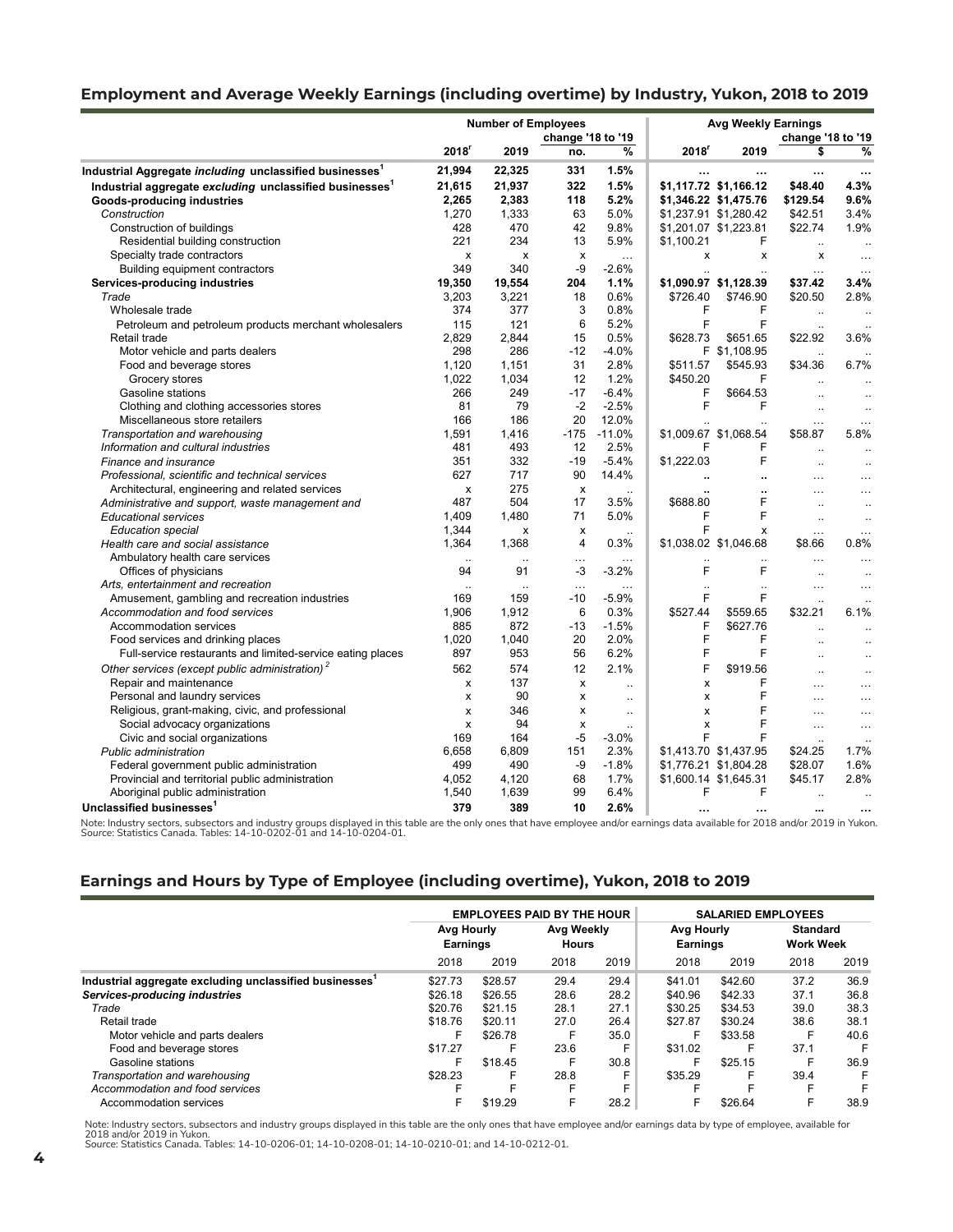

#### **Employment by Top Yukon Industry Employment Sectors, Yukon, 2010 to 2019**

• Of the North American Industry Classification System (NAICS) sectors used in the SEPH data analysis, data for the number of employees in 2019 were available for 13 sectors in Yukon. Seven sectors employed over 1,000 employees: *Public administration* (6,809 employees); *Trade* (3,221); *Accommodation and food services* (1,912); *Educational services* (1,480); *Transportation and warehousing* (1,416); *Health care and social assistance* (1,368); and *Construction* (1,333). Collectively they represented 80.0% of all classified businesses' employees in the territory.

• The *Public administration* sector (including federal, territorial, municipal and Aboriginal governments) remained the largest employer in 2019, with 6,809 employees, or 31.0%, of all classified businesses' employees.

• Of the remaining top industry employers: *Trade (Retail and Wholesale)* represented 14.7% of all classified businesses' employees; *Accommodation and food services*, 8.7%; *Educational services,* 6.7%; *Transportation and warehousing*, 6.5%; *Health care and social assistance*, 6.2%; and *Construction*, 6.1%.

## **Average Weekly Earnings Data by Top Yukon Industry Employment Sectors, Yukon, 2010 to 2019**



Note: No earnings data are available for *Educational Services* for the period 2010 through 2109.



*Source*: Statistics Canada. Table 14-10-0204-01.

• In 2019, average weekly earnings data were available for 7 industry sectors in Yukon. The data included six of the seven top Yukon industry sectors with over 1,000 employees.

• Excluding unclassified businesses, but including overtime, the *Public administration* sector had the highest average weekly earnings in Yukon (\$1,437.95). Compared to Canada's earnings (\$1,336.13), Yukon's earnings were \$101.82, or 7.6%, higher in 2019.

*• Accommodation and food services* (\$559.65) had the lowest average weekly earnings in Yukon; however, compared to Canada's average earnings (\$419.76) in the sector, Yukon's earnings were \$139.89, or 33.3%, higher than Canada in 2019.

• Comparing average weekly earnings of the remainder of top Yukon industry sectors to the same sectors for Canada, Yukon's average earnings were higher than Canada's in *Health care and social assistance* sector (\$110.31 or 11.8% higher); while lower than Canada's average earnings in *Trade* (including *Retail* and *Wholesale*, \$47.69 or 6.0% lower), *Transportation and warehousing (\$22.77 or 2.1% lower),* and *Construction (*\$2.93 or 0.2% lower).

*Source*: Statistics Canada. Table 14-10-0202-01.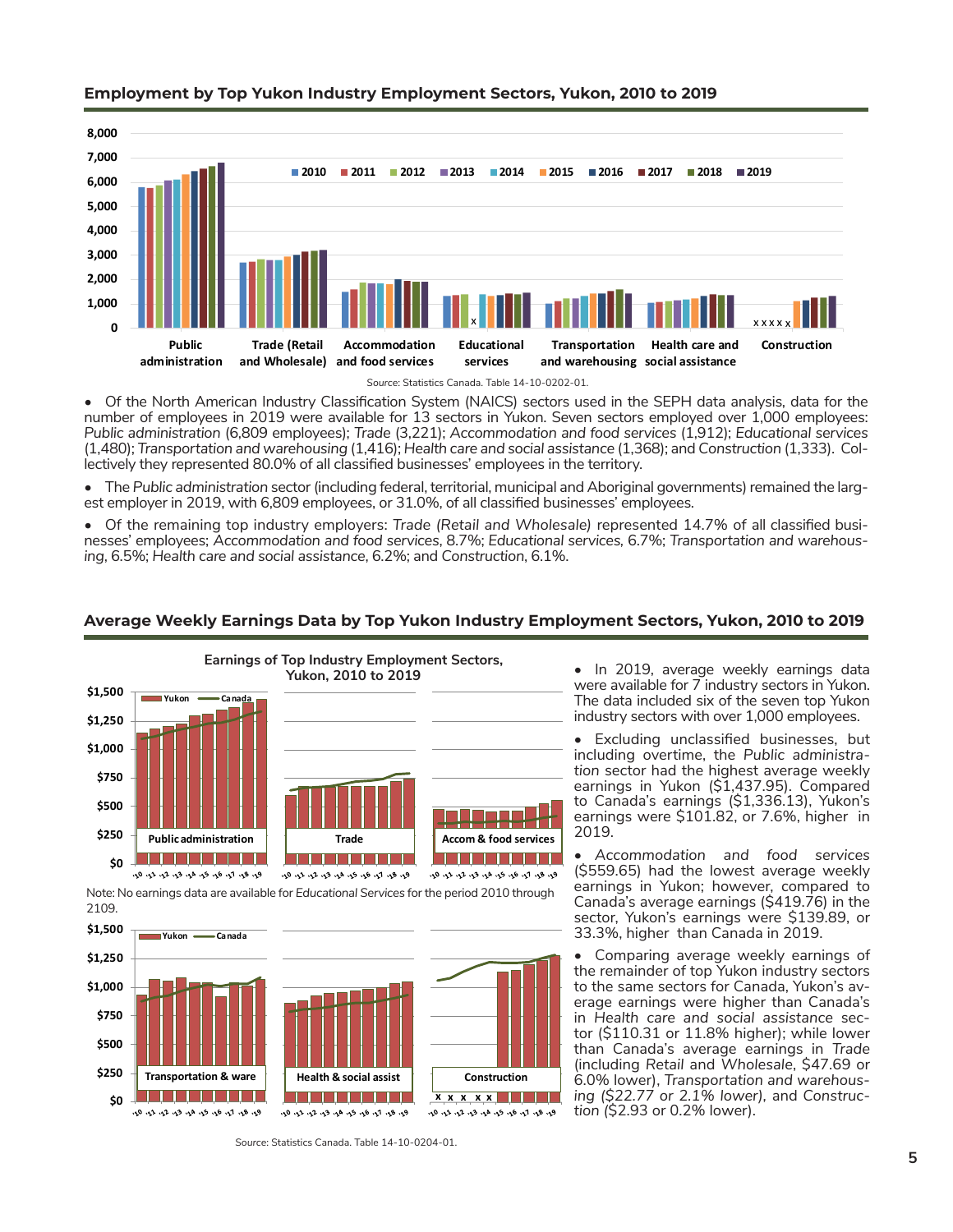#### **Employment and Earnings (including overtime) for Public Administration Sector, Yukon, 2010 to 2019**

**Note**: *Public administration* includes only the establishments engaged in activities that are governmental in character and those servicing as internal service agencies of the public service. Government-owned establishments primarily engaged in activities assigned to other industries are classified in those industries, (i.e. Education and Health) along with similar establishments owned by non-government bodies. Therefore, employment, earnings and hours data included in *Public administration* do not represent the actual total number of persons employed by government at every level.



**Employment within Public Administration Sector, Yukon, 2010 to 2019**

• In 2019, the top employer in Yukon was the *Public administration* sector with 6,809 employees. The highest subsector was the *Provincial/Territorial public administration* with 4,120 employees representing 60.5% of public administration employment.

• Employment in the *Provincial/Territorial public administration* sector has increased almost steadily through the last ten years. Comparing 2019 to 2010, employment has increased by 672 positions, or 19.5%.

*Source*: Statistics Canada. Table 14-10-0202-01.

**Earnings for Available Public Administration Subsectors, Canada and Yukon, 2010 to 2019 \$2,000**

• Average weekly earnings in 2019 in the *Provincial*/*Territorial public administration* sector in Yukon were \$201.74, or 14.0%, higher than that in Canada; earnings in the *Federal public administration* sector in Yukon in 2019 were \$218.36, or 13.8%, higher than that in Canada.

• Comparing 2019 to 2018, earnings in Yukon's *Provincial/Territorial public administration* sector increased by \$45.17, or 2.8%; comparing 2019 to 2010, earnings increased by \$367.14, or 28.7%.



#### **Average Weekly Earnings (including overtime) for Public Administration Sector and Provincial/ Territorial Public Administration Subsector, Canada, Provinces and Territories, 2019**



*Source*: Statistics Canada. Table 14-10-0204-01.

• Yukon's average weekly earnings in the *Provincial/Territorial public administration*  subsector (\$1,645.31) ranked the thirdhighest in the country in 2019, following the Northwest Territories (\$2,110.95) and Nunavut (\$1,741.31.

Yukon's average weekly earnings in the *Provincial/Territorial public administration*  subsector were \$465.64, or 22.1%, lower than that of the Northwest Territories (\$2,110.95), while, the earnings were \$658.85, or 66.8%, higher than that of Nova Scotia (\$986.46).

• In 2019, Yukon ranked the fourth-highest in average weekly earnings (including overtime) in the *Public administration* sector following the Northwest Territories (\$1,735.14); Nunavut (\$1,524.06); and Alberta (\$1,447.45).

• Yukon's average weekly earnings in the *Public administration* sector were \$297.19, or 17.1%, lower than that of the Northwest Territories (\$1,735.14), while the earnings were \$263.75, or 22.5%, higher than that of Nova Scotia (\$1,174.20), the province with the lowest average weekly earnings in the sector in 2019.



*Source*: Statistics Canada. Table 14-10-0204-01.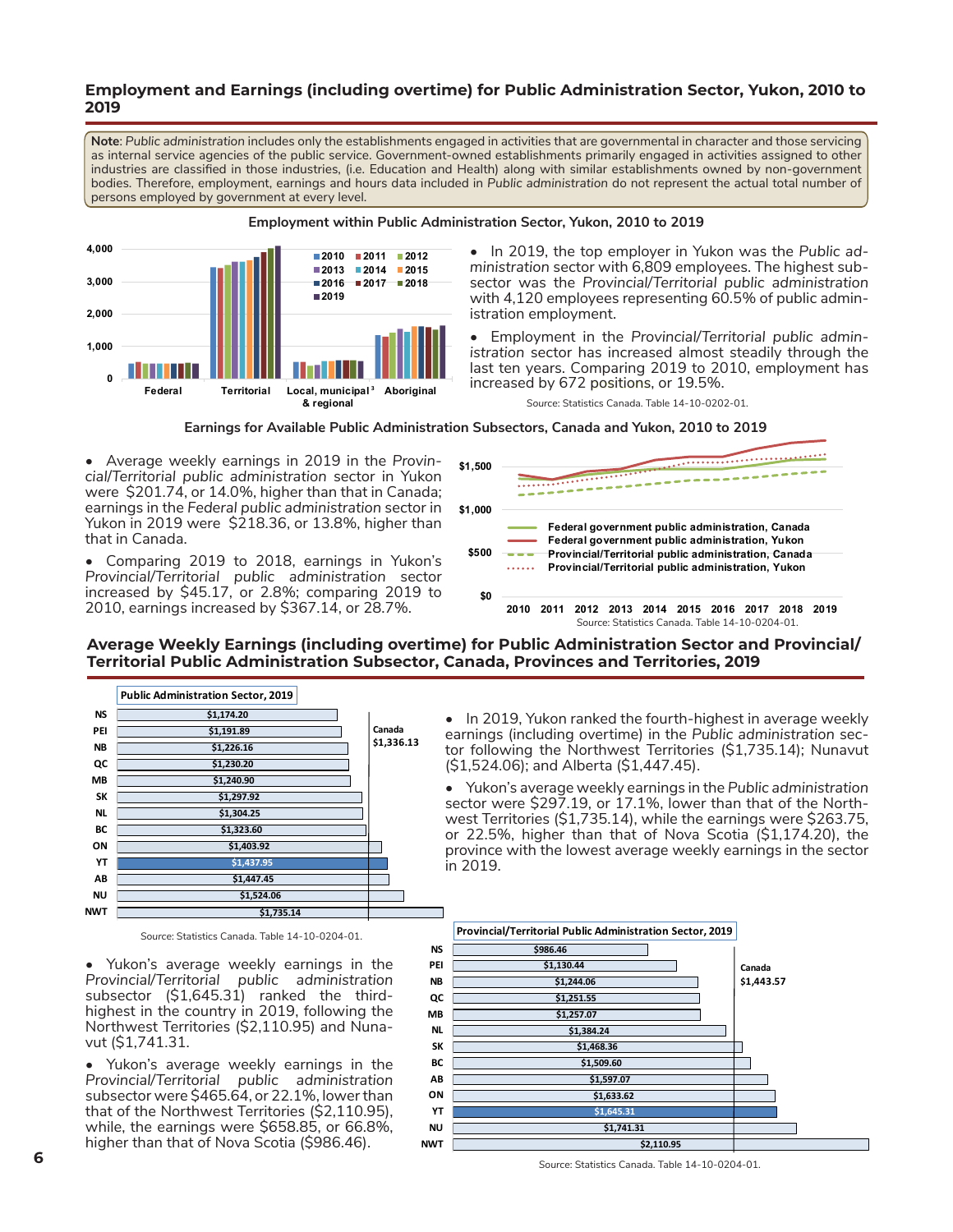#### **Employment and Earnings (including overtime) for Trade Sectors, Yukon, 2010 to 2019**



• In 2019, the second-largest number of workers in Yukon were employed in *Trade* industries *(*3,221 employees). This total was comprised of 2,844 employees (88.3%) in the *Retail trade* sector and 377 employees (11.7%) in the *Wholesale trade* sector.

• While employment in the *Wholesale trade* sector flucuated over the last ten years (from a low of 284 in 2016 to a high of 377 in 2019), employment in the *Retail trade* sector increased from a low of 2,395 in 2010 to a high of 2,844 in 2019, with high growth in 2012 and in 2015 through 2017.

**Earnings for Trade Aggregate and Retail Trade Sector, Canada, Provinces and Territories, 2019**

#### **\$867.26 \$860.25 \$827.87 \$816.19 \$765.26 \$749.65 \$746.90 \$742.61 \$732.99 \$703.74 \$686.88 \$684.37 \$620.01 NWT AB ON SK BC QC YT MB NL NS NB PEI NU Trade Aggregate (Retail plus Wholesale), 2019 Canada \$794.59**

• While Yukon's 2019 average weekly earnings (including overtime) in the *Trade* aggregate (\$746.90) was in the middle of all jurisdictions, compared to Canada (\$794.59), Yukon's earnings were 6.0% lower.

• In 2019, Yukon's average weekly earnings in *Trade* industries were \$120.36, or 13.9%, lower compared to the Northwest Territories (\$867.26) and \$126.89, or 20.5%, higher than Nunavut (\$620.01).

*Source*: Statistics Canada. Table 14-10-0204-01. *Source*: Statistics Canada. Table 14-10-0204-01. • Yukon's *Retail trade* sector earnings ranked the third-highest (\$651.65) following the Northwest Territories (\$675.01) and Alberta (\$657.01).



• Average weekly earnings in Yukon's *Retail Trade* sector (\$651.65) were \$514.47, or 44.1%, lower than the Yukon's overall average earnings of \$1,166.12 in 2019.

#### **Employment and Earnings (including overtime) for Accommodation and Food Services Sector, Yukon, 2010 to 2019**



#### **Earnings for Accommodation and Food Services Sector, Canada, Provinces and Territories, 2019**

• The *Accommodation and food services* sector had the lowest average weekly earnings (\$559.65) of any major industry sector in Yukon in 2019 (for which data were available).

• In 2019, employees in the A*ccommodation and food services* sector earned \$606.47, or 52.0%, less than the Yukon's overall average earnings (\$1,166.12) per week.

• In 2019, Yukon's average weekly earnings in the *Accommodation and food services* sector were \$35.93, or 6.0%, lower than earnings in the Northwest Territories (\$595.58) and \$217.36, or 63.5%, higher than earnings in Manitoba (\$342.29).

• In 2019, *the Accommodation and food services* sector was the third-largest employer in Yukon (1,912 employees). This total was comprised of 872 employees (45.6%) in the *Accommodation services* subsector and 1,040 employees (54.4%) in the *Food services and drinking places*  subsector.

• Comparing 2019 to 2010, employment in the *Accommodation services* subsector has increased by 87 employees, or 11.1%, while the *Food services and drinking places* subsector has increased by 336 employees, or 47.7%.

|           |          | <b>Accommodation and Food Services Sector, 2019</b> |  |  |  |  |  |
|-----------|----------|-----------------------------------------------------|--|--|--|--|--|
| MВ        | \$342.29 |                                                     |  |  |  |  |  |
| NΒ        | \$372.88 | Canada \$419.76                                     |  |  |  |  |  |
| ΝS        | \$386.08 | (Prince Edward Island<br>not available)             |  |  |  |  |  |
| SΚ        | \$386.14 |                                                     |  |  |  |  |  |
| QC        | \$399.31 |                                                     |  |  |  |  |  |
| OΝ        | \$421.13 |                                                     |  |  |  |  |  |
| ВC        | \$423.58 | Source:                                             |  |  |  |  |  |
| <b>NL</b> | \$450.89 | Statistics Canada.<br>Table 14-10-0204-01.          |  |  |  |  |  |
| AΒ        | \$479.29 |                                                     |  |  |  |  |  |
| ΝU        | \$535.97 |                                                     |  |  |  |  |  |
| YΤ        | \$559.65 |                                                     |  |  |  |  |  |
| NWT       | \$595.58 |                                                     |  |  |  |  |  |

#### **Employment within Accommodation and Food Services Sector, Yukon, 2010 to 2019**